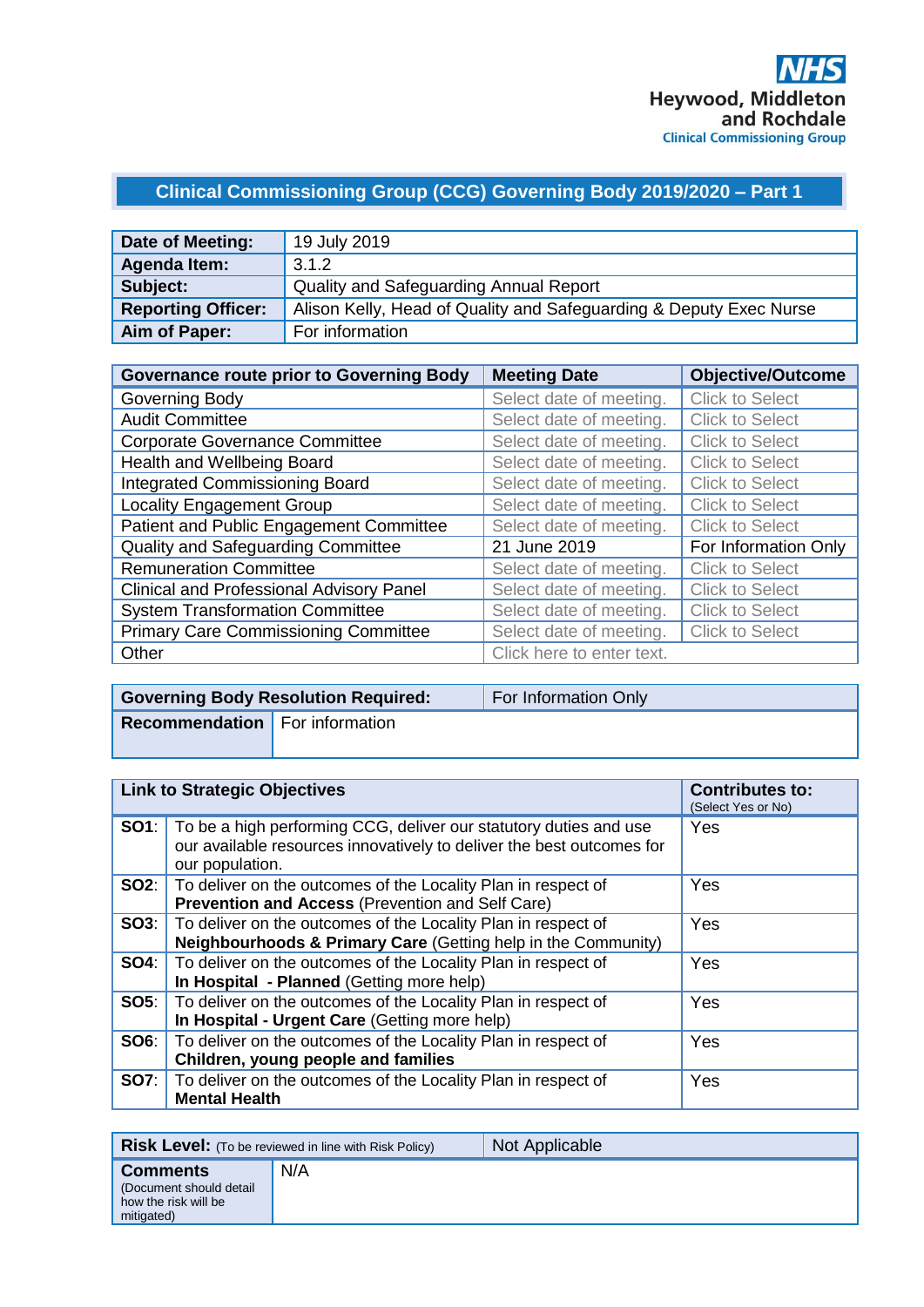| <b>Content Approval/Sign Off:</b>                                 |                                                                  |
|-------------------------------------------------------------------|------------------------------------------------------------------|
| The contents of this paper have been<br>reviewed and approved by: | Director of Operations / Executive Nurse,<br><b>Karen Hurley</b> |
| <b>Clinical Content signed off by:</b>                            | Not applicable                                                   |
| Financial content signed off by:                                  | Not Applicable                                                   |

|                                                       | Completed:     |
|-------------------------------------------------------|----------------|
| Clinical Engagement taken place                       | Not Applicable |
| Patient and Public Involvement                        | Not Applicable |
| <b>Patient Data Impact Assessment</b>                 | Not Applicable |
| Equality Analysis / Human Rights Assessment completed | Not Applicable |

### **Executive Summary**

Please see attached Quality and Safeguarding Annual Report.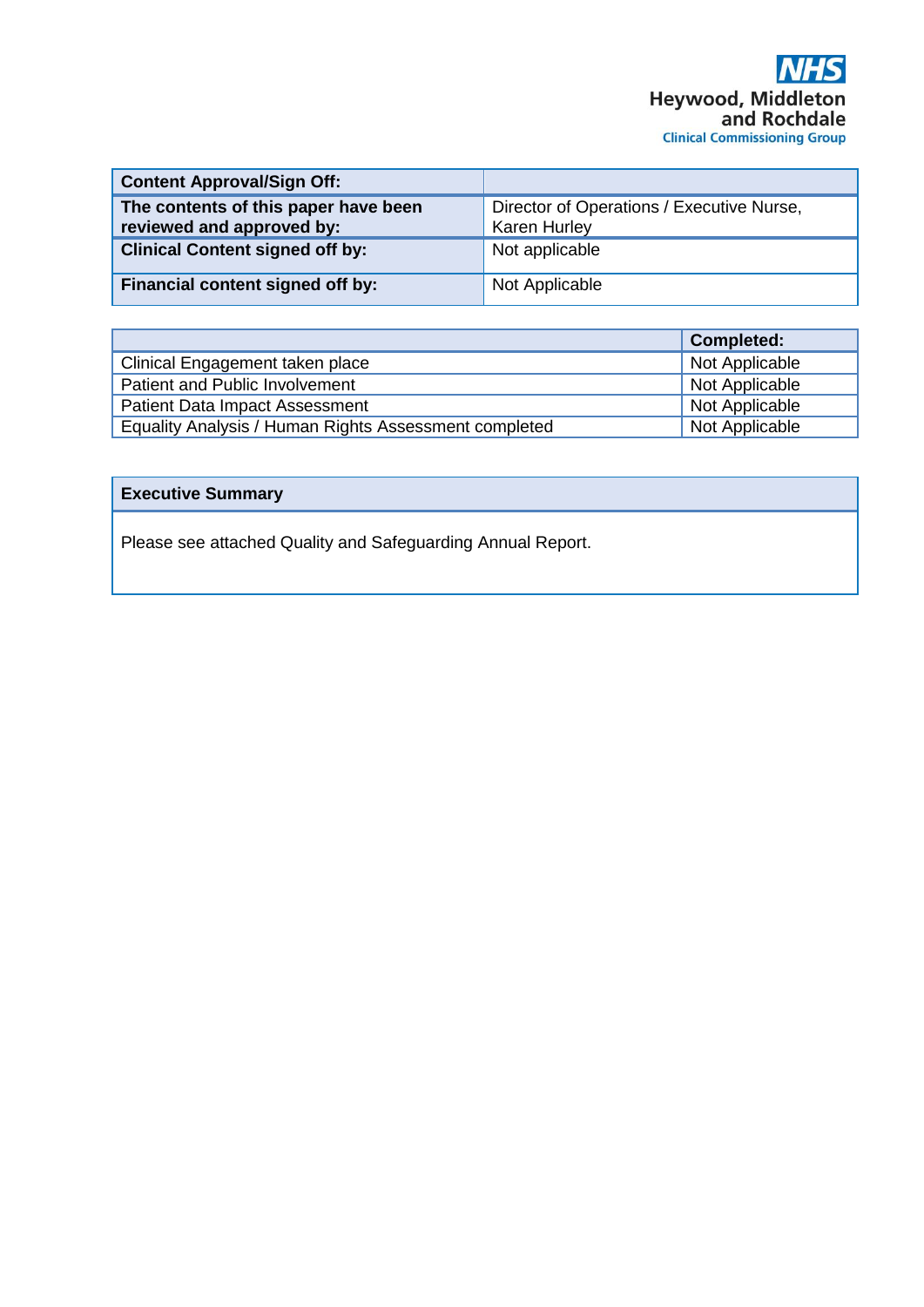**NHS Heywood, Middleton and Rochdale Clinical Commissioning Group** 

Heywood, Middleton and Rochdale **Clinical Commissioning Group** 

## **HEALTHIER PEOPLE, BETTER FUTURE**

# **QUALITY AND SAFEGUARDING ANNUAL REPORT 2018/19**

Authored by Mrs Alison Kelly

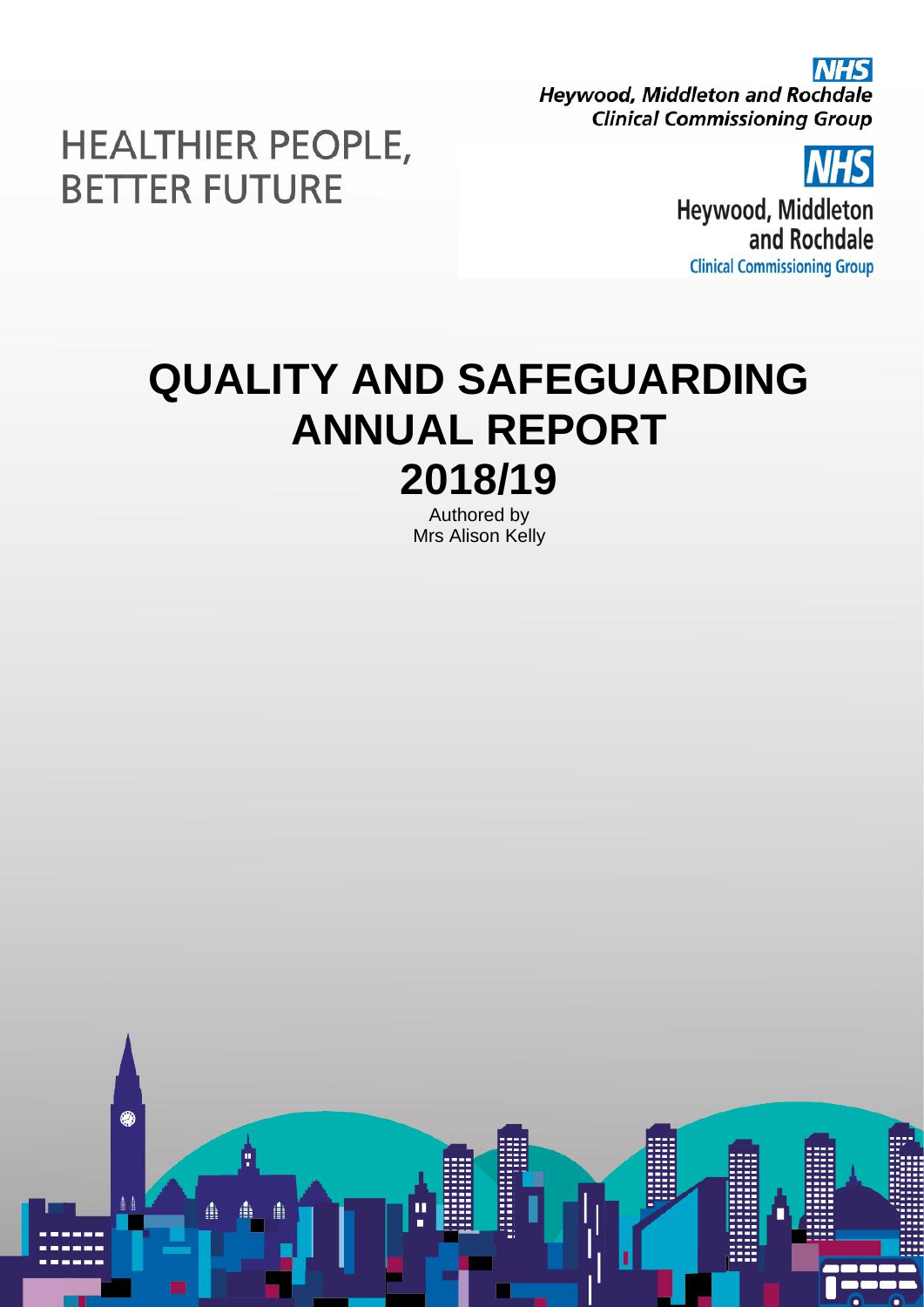#### **Purpose**

This report provides Heywood Middleton and Rochdale Clinical Commissioning Group (HMR CCG) Governing Body with assurance that HMR CCG is fulfilling its statutory duties in relation to safeguarding children and adults at risk of harm.

It will provide assurance around compliance with Quality directives from a local and national perspective

In addition, the report will outline the activity and achievements of the HMR CCG Quality and Safeguarding Team over the last year.

#### **Overview**

In 2018/19 the team underwent consultation to become a Quality and Safeguarding Team. The rationale behind this is to ensure an integrated approach and oversight of quality and safeguarding across the whole health economy.

The CCG Quality and Safeguarding Team worked closely as a statutory partner with the Children and Adult Safeguarding Boards in developing the board's business plans, in line with the complex changing landscape of children and adult safeguarding arrangements.

The CCG as one of three named Safeguarding Partners has worked with the Police and Local Authority Colleagues to develop the Multi Agency Safeguarding Partners arrangements in response to the Wood Review. These new arrangements will come into force in July 2019.

Equally, the quality and safeguarding team has been intrinsic to the work of the Adult Safeguarding Board. Fulfilling Board priorities and influencing the safeguarding agenda.

In this way the CCG remains at the heart of multi-agency safeguarding arrangements in the Borough.

In terms of Quality the team are working closely with Commissioning colleagues across all contracts to ensure oversight and that due consideration is given to Quality issues. This includes linking with colleagues locally and across the GM footprint to address the local and national quality directives.

HMR CCG is responsible for designing, arranging and buying the most effective services for local people within the NHS funding available. To do this, the CCG must aim to:

- Improve population health;
- Provide best quality care;
- Give value for money.

The CCG is judged on whether outcomes for local people are improved, safe services are commissioned and monitored. The NHS Constitution standards must be monitored for compliance within this safeguarding and quality framework.

The Quality and Safeguarding Team have ensured that: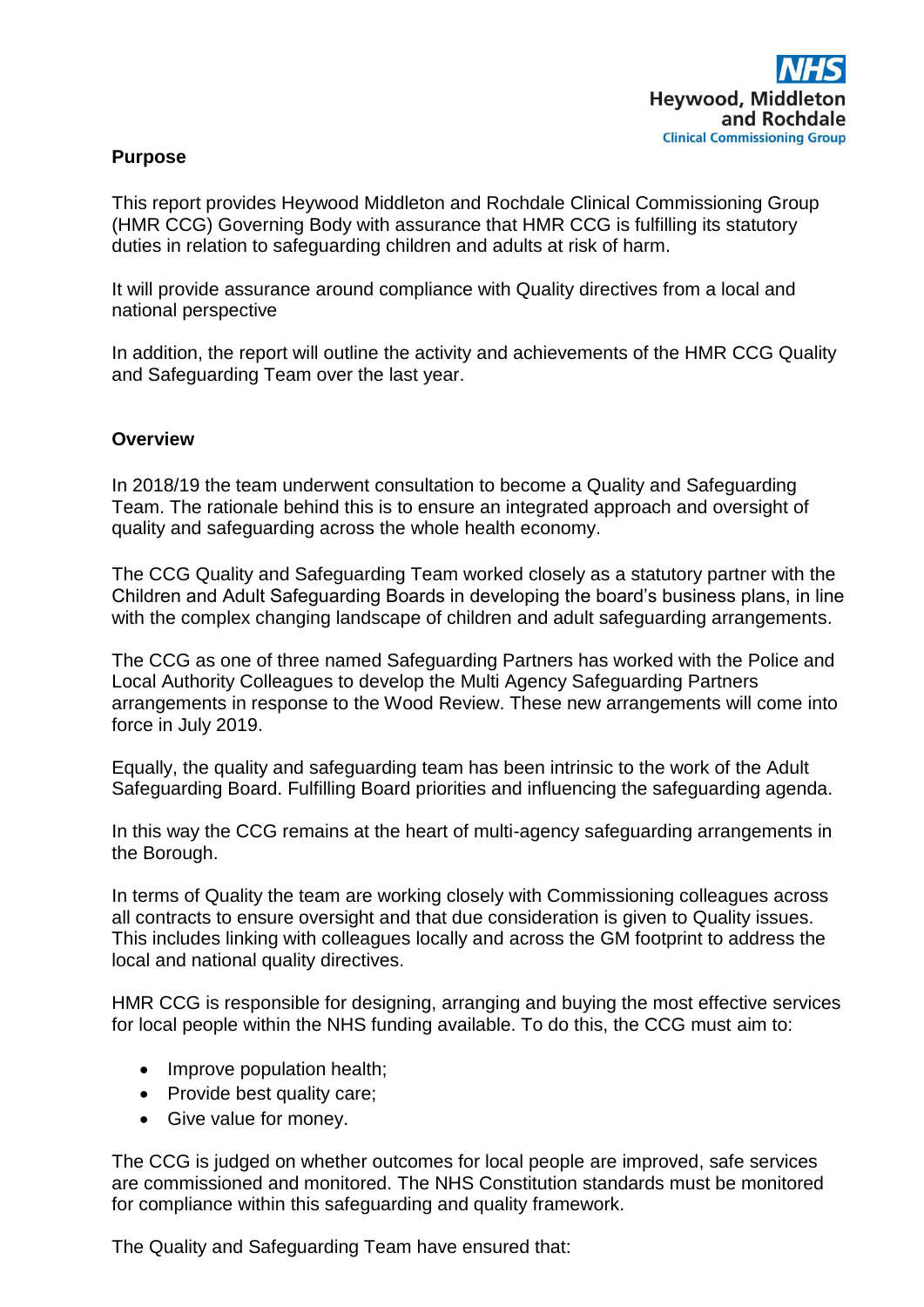- The commissioning, contractual and procurement process had safeguarding and quality as a golden thread
- Providers and senior leaders have been held to account in relation to safeguarding and quality
- Transparent and formative relationships have been developed across the whole health economy

#### **Context of the Borough**

The population of Rochdale is growing; ONS (Office of National Statistics) Mid-Year Estimates for 2016 indicate that there are 216,165 people in the borough, an increase of 1.5% since 2014 and of 5.2% compared to the 2001 Census estimate of 205,357.

#### **Age**

Rochdale borough's population is younger than that of other Greater Manchester areas, 42,634 children who are aged 0-15 years live within the Borough, and this comprises 19.9% of the total population.

However, there are also a growing proportion of older people. The Joint Strategic Needs Assessment (JSNA) estimates that by 2025, nearly 1 in 5 people in Rochdale Borough will be aged 65 or over – a significant increase of 19% between 2015 and 2025.

The population aged 85 and over is expected to increase by 28%. The increase in older people is driven by people in general living longer and the post-war baby boom generation becoming older.

#### **Deprivation**

30.5% of borough residents live in areas which are among the 10% most deprived in the country, an increase from the 27% observed in 2010. Despite this, the number of areas in the borough that are amongst the 3% most deprived decreased from 16 to 11. Data shows an increase in the borough population living in the two most deprived population areas compared to 2011. The most deprived communities have a younger age profile compared to the borough average and our more affluent areas.

The level of child poverty is worse than the England average with 27.0% of children aged under 16 years living in poverty.

#### **Ethnicity**

Our population is increasingly diverse; BME groups account for over 21% of the borough population (2011 Census) and 36.3% of school children are from a minority ethnic group (Child Health Profile 2017). The socio-economic profile of our BME groups is often vastly different to that of White British residents; with consequent negative effects on their quality of life and health outcomes.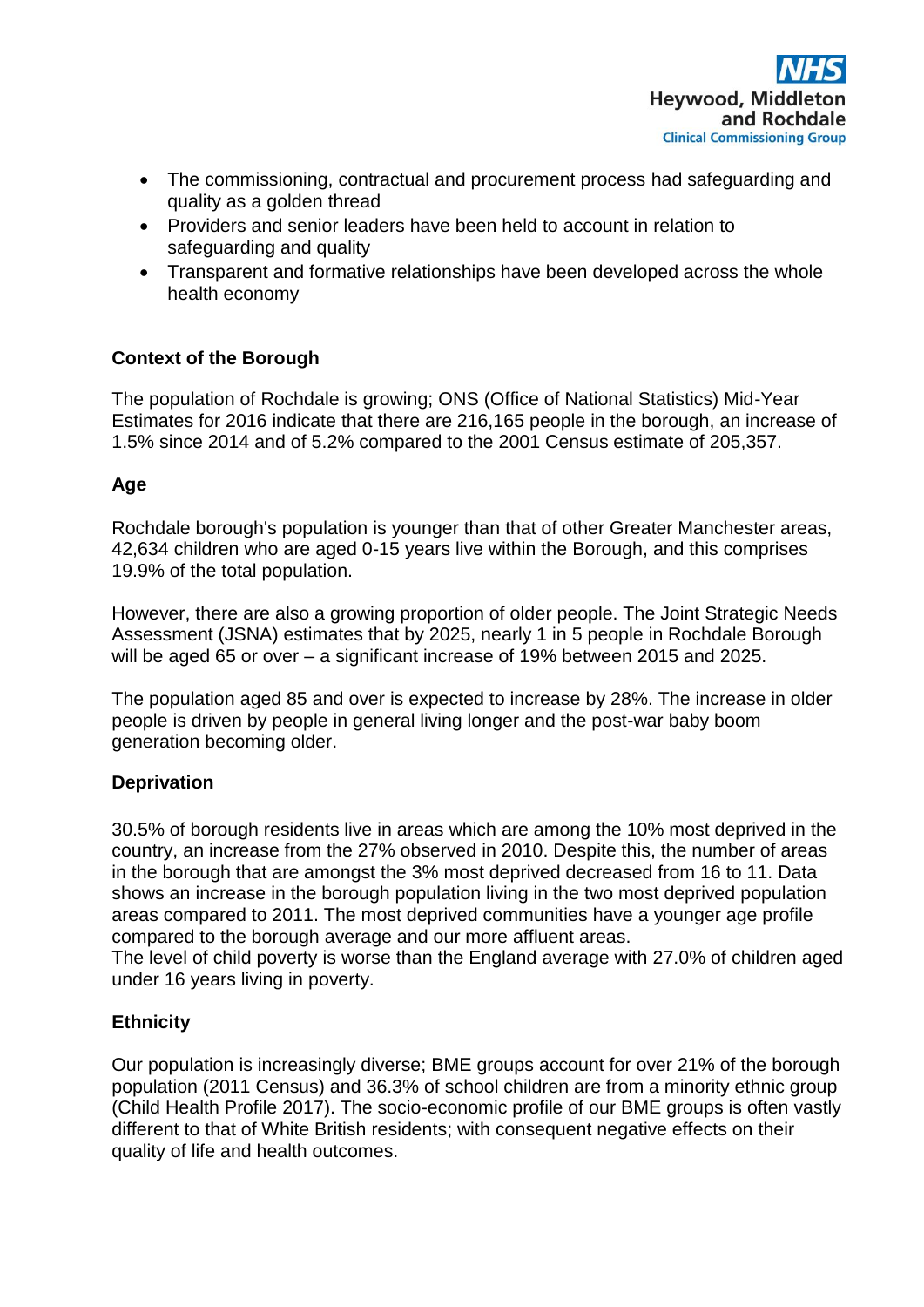

Changes in ethnic group between 2001 and 2011



Life expectancy is 9.5 years lower for men and 6.9 years lower for women in the most deprived areas of Rochdale than in the least deprived areas.

#### **Child health**

In Year 6, 23.3% (635) of children are classified as obese, an increase on the previous year. The rate of alcohol-specific hospital stays among those under 18 is 37 per 100,000 population. This represents 19 stays per year. Levels of GCSE attainment, breastfeeding initiation and smoking at time of delivery are worse than the England average.

#### **Adult health**

The rate of alcohol-related harm hospital stays is 623 per 100,000 population. This represents 1,250 stays per year. The rate of self-harm hospital stays is 165 per 10,000 population, better than the average for England. This represents 370 stays per year. The rate of smoking related deaths is 391 per 100,000 population in Rochdale, worse than the average for England. This represents 409 deaths and is an increase from the previous year. Estimated levels of adult excess weight and smoking are worse than the England average. The rate of hip fractures is worse than average. Rates of sexually transmitted infections and people killed and seriously injured on roads are better than average.

#### **CCG Quality and Safeguarding Team**

The Quality and Safeguarding Team is a fundamental part of the CCG's commissioning and contractual process. The Team can offer expertise to support wider decision making and contractual arrangements in relation to safeguarding and quality.

#### **Safeguarding and Quality Team Achievements 2018/19**

- Integration of the Quality and Safeguarding agendas to ensure visibility across the whole health economy
- Challenge visits across GP practices in relation to Quality and Safeguarding to provide assurance
- Datix Quality Alert System in place to receive and monitor GP quality feedback
- Attendance at Contract Quality and Performance Groups for all contracts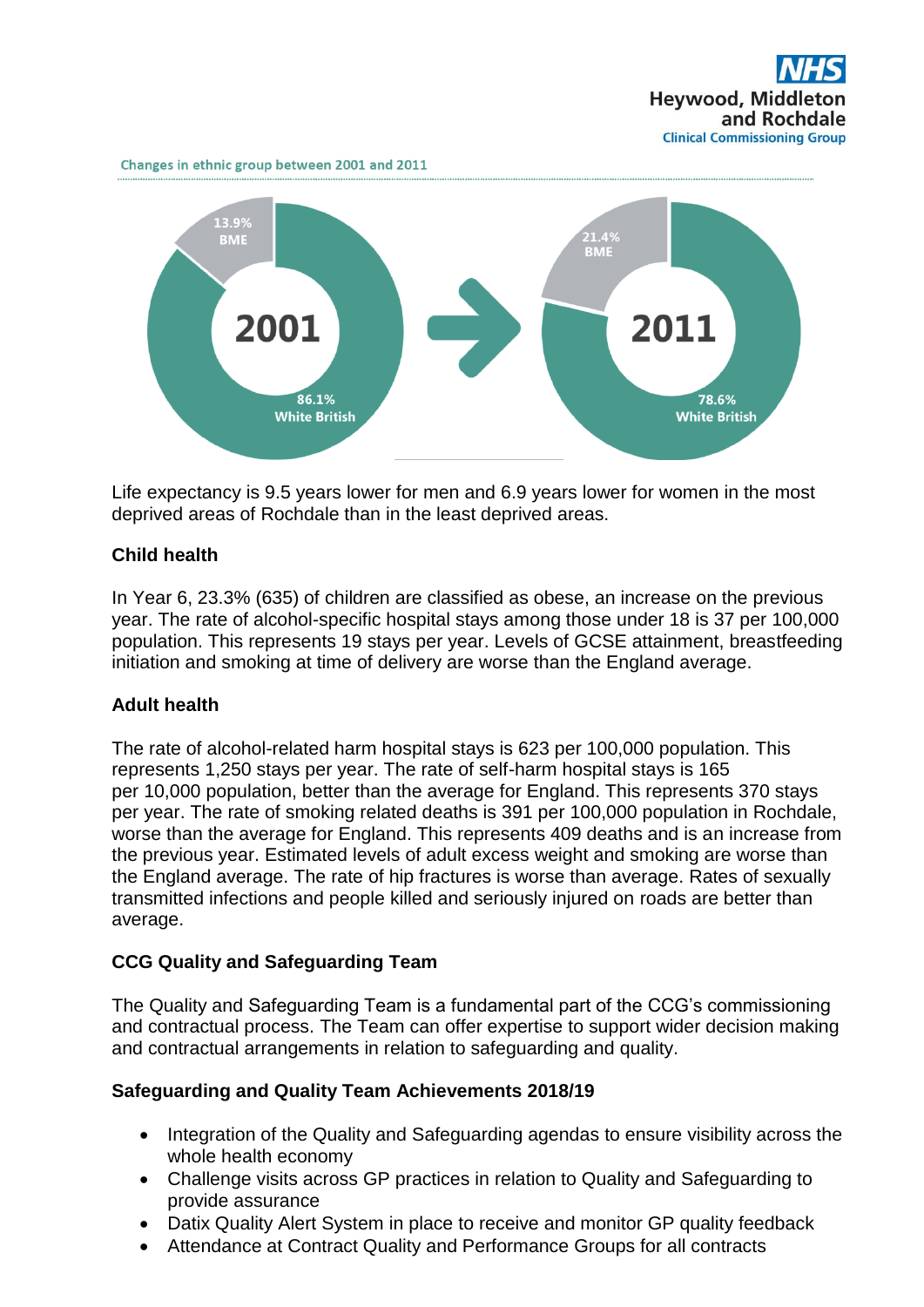- Active members of Clinical Quality Lead Groups
- Quality and safeguarding site visits based on intelligence from serious incidents, safeguarding reviews and soft intelligence
- Deep dives based on areas of good practice and those areas for development across all Providers
- Safeguarding assurance and Section 11 Audit across all providers including GPs
- Continued compliance across all GP practices in relation to Safeguarding training in line with refreshed Intercollegiate directives
- Bespoke safeguarding training for providers other than Primary Care
- Led on safeguarding reviews in relation to adults and children
- Analysis of GP contacts to inform partnership dashboards and workplans
- Analysis of GP updates to the Safeguarding Assurance document
- Led on the reinvigoration of the Neglect Strategy
- Contributed to the formulation of Quality Risk Profile Tool with Quality colleagues for PAHT and PCFT
- Leading on LeDeR
- Analysis of StEIS reported incidents for HMR residents
- Continued development of the Caring Together Network and Practice Nurse Forum
- Development of the sepsis recognition tool in Nursing and Care homes
- Patient flow analysis in conjunction with AQUA
- Contribution to Red Bag introduction programme
- Contribution to GM Safeguarding and Quality workstreams

#### **Contribution to Safeguarding Boards**

| <b>Name of Sub Group</b>                            | <b>Meeting Frequency</b>   | <b>Attended By</b>                                                       |
|-----------------------------------------------------|----------------------------|--------------------------------------------------------------------------|
| <b>Training and Development</b>                     | Bi-monthly                 | Karen McCormick to January<br>2019                                       |
| <b>Quality Assurance</b><br>Performance Improvement | Bi-monthly                 | Alison Kelly (Chair)                                                     |
| Excellence in Practice                              | Bi-monthly                 | Alison Kelly til December<br>2018 then Jo Hodgkinson                     |
| <b>Complex Safeguarding</b>                         | Bi-monthly                 | <b>Alison Kelly</b>                                                      |
| <b>Communities Engagement</b>                       | Bi-monthly                 | Karen McCormick to January<br>2019 then Pamela Dickinson                 |
| <b>Serious Case Review</b>                          | Bi- monthly                | Jo Hodgkinson                                                            |
| Policies and Procedures                             | As required, virtual group | Jo Hodgkinson (children)<br>Karen McCormick (adult) till<br>January 2019 |
| Serious Case/Adult Review<br>Panel                  | As required                | Alison Kelly till Dec 2018<br>then Jo Hodgkinson                         |
| Domestic Abuse Working<br>Group                     | Bi-monthly                 | Jo Hodgkinson                                                            |
| <b>Corporate Parenting Board</b>                    | 6 weekly                   | Jo Hodgkinson                                                            |